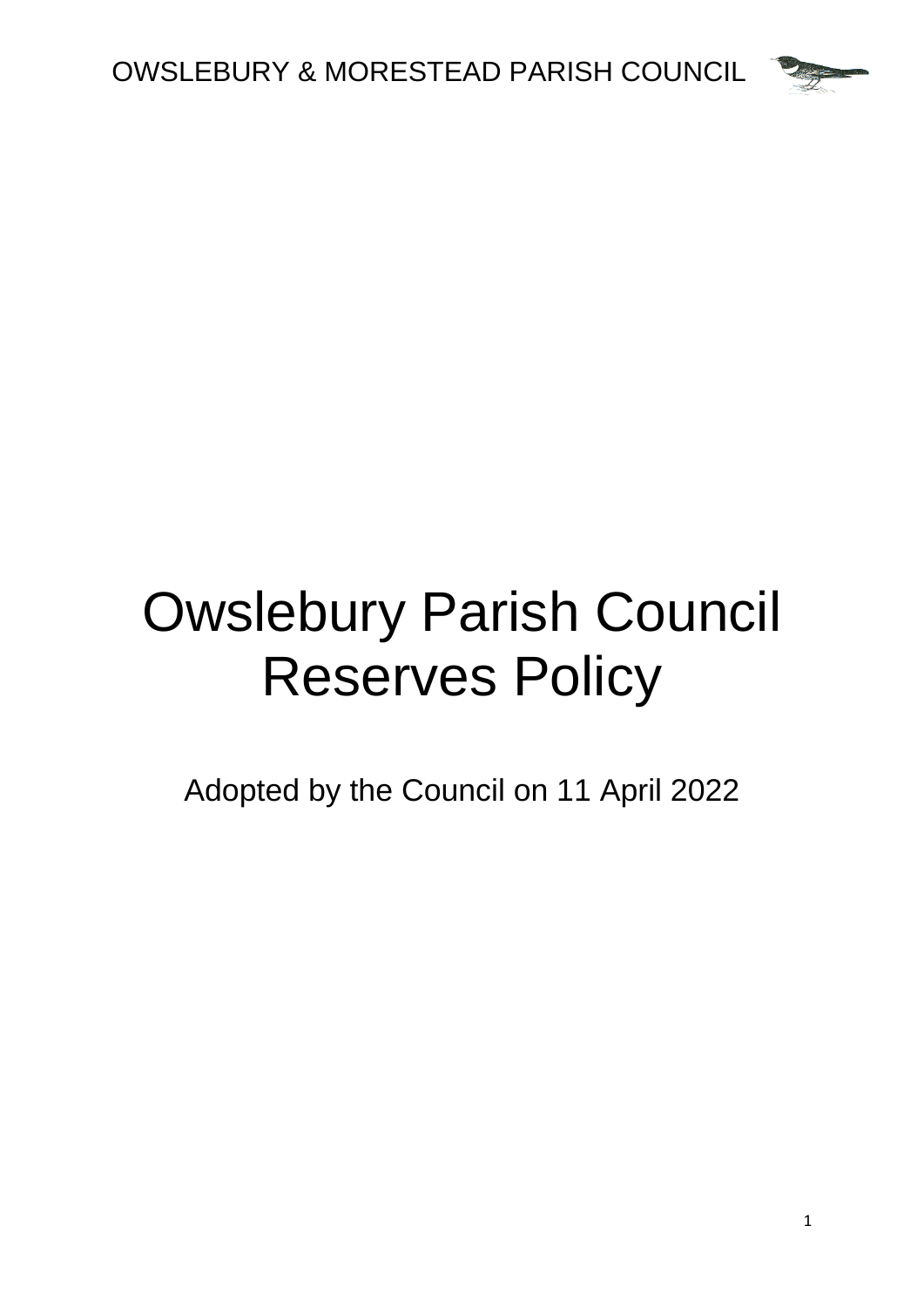

## INTRODUCTION

The purpose of this policy is to set out how the Council will determine and review the level of reserves.

Owslebury and Morestead Parish Council is required to maintain adequate financial reserves to meet the needs of the organisation and to ensure financial security but has no legal powers to hold reserves other than those for reasonable working capital needs or for specifically earmarked purposes.

Sections 32 and 43 of the Local Government Finance Act 1992 require local authorities to have regard to the level of reserves needed for meeting estimated future expenditure. The Joint Panel on Accountability and Governance 'Practitioners' Guide March 2020 section 5.9 advises this should be considered as part of the budgeting process. However, there is no specified minimum level of reserves that an authority should hold, and it is the responsibility of the Responsible Financial Officer to advise the Council about the level of reserves and to ensure that there are procedures for their establishment and use.

### TYPES OF RESERVES

Reserves can be categorised as earmarked, ring fenced or general.

#### EARMARKED RESERVES

Earmarked reserves are a means of building up funds over several years to deliver a defined project, predicted liabilities or for known significant expenditure. They are not to be used for emergency operations.

Earmarked reserves can be held for several reasons:

Renewals - to enable services to plan and finance an effective programme of equipment replacement and planned property maintenance. These reserves are a mechanism to smooth expenditure so that a sensible replacement programme can be achieved without the need to vary budgets.

Carry forward of underspend – where some expenditure to projects cannot be spend in the budget year. Reserves are used as a mechanism to carry forward these resources.

Insurance reserve – to enable the Council to meet the excesses of claims not covered by insurance.

Other earmarked reserves may be set up from time to time to meet known or predicted liabilities.

RING FENCED